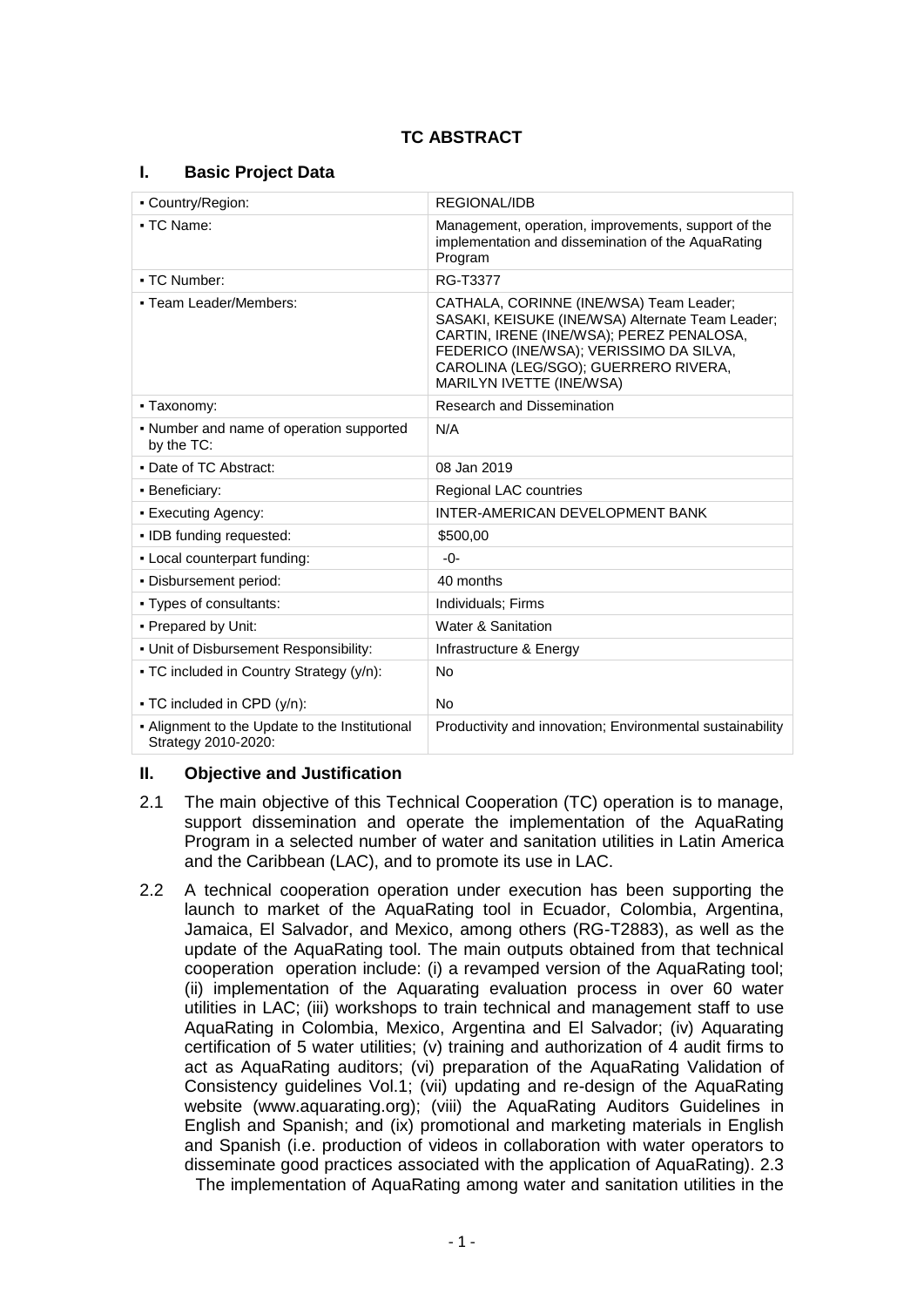LAC region and elsewhere since late 2014 has brought very valuable information to the IDB and IWA on how to optimally implement the tool. This new TC operation will make it possible to further disseminate the AquaRating evaluation tool through direct promotion in international events as well as the development of a Massive Open On-line Course (MOOC). This new TC operation will also help disseminate the AquaRating tool in other borrowing member countries of the Bank in LAC such as Brazil, Bolivia, Perú, Argentina, as well as in the Caribbean.

#### **III. Description of Activities and Outputs**

- 3.1 Component 1. Management of AquaRating and implementation in LAC. This component will finance the following activities: (i) provide the technical support that utilities require during the application of AquaRating; (ii) validate the consistency of the information provided by utilities to assess their performance prior to the auditing process; (iii) program management, monitoring, license management, process administration, communication management, budget management, contract management, strategic planning, AR implementation support, AR knowledge management, articulation / participation of events, identification and implementation of improvement opportunities. Component 2. Updating of the AquaRating Standard. This component will finance: (i) the update and inclusion of new relevant components in the sector and replacement by elements defined as not relevant; and (ii) the update of the Aquarating tool. Component 3. Development of the AquaRating business model. This component will finance the design of a new business model, which contemplates sustainable growth of AquaRating with optimal and rational use of resources. Component 4. Promotion and dissemination of AquaRating. This component will finance: (i) the promotion of AquaRating in different events, and special visits to interest groups and financial institutions as well as development agencies
- 3.2 **Component I: Component 1. Management of AquaRating and implementation in LAC.** (i) Provide the technical support that utilities require and (ii) validate the consistency of the information provided by utilities
- 3.3 **Component II: Component 2. Updating of the AquaRating Standard.** This component will finance: (i) the update and inclusion of new relevant components in the sector and replacement by elements defined as not relevant; and (ii) the update of the Aquarating tool.
- 3.4 **Component III: Component 3. Development of the AquaRating business model.** Will finance the design of a new business model, which contemplates sustainable growth of AquaRating with optimal and rational use of resources.
- 3.5 **Component IV: Component 4. Promotion and dissemination of AquaRating.** Will finance: (i) the promotion of AquaRating in different events, and special visits to interest groups and financial institutions as well as development agencies

### **IV. Budget**

**Indicative Budget (US\$)**